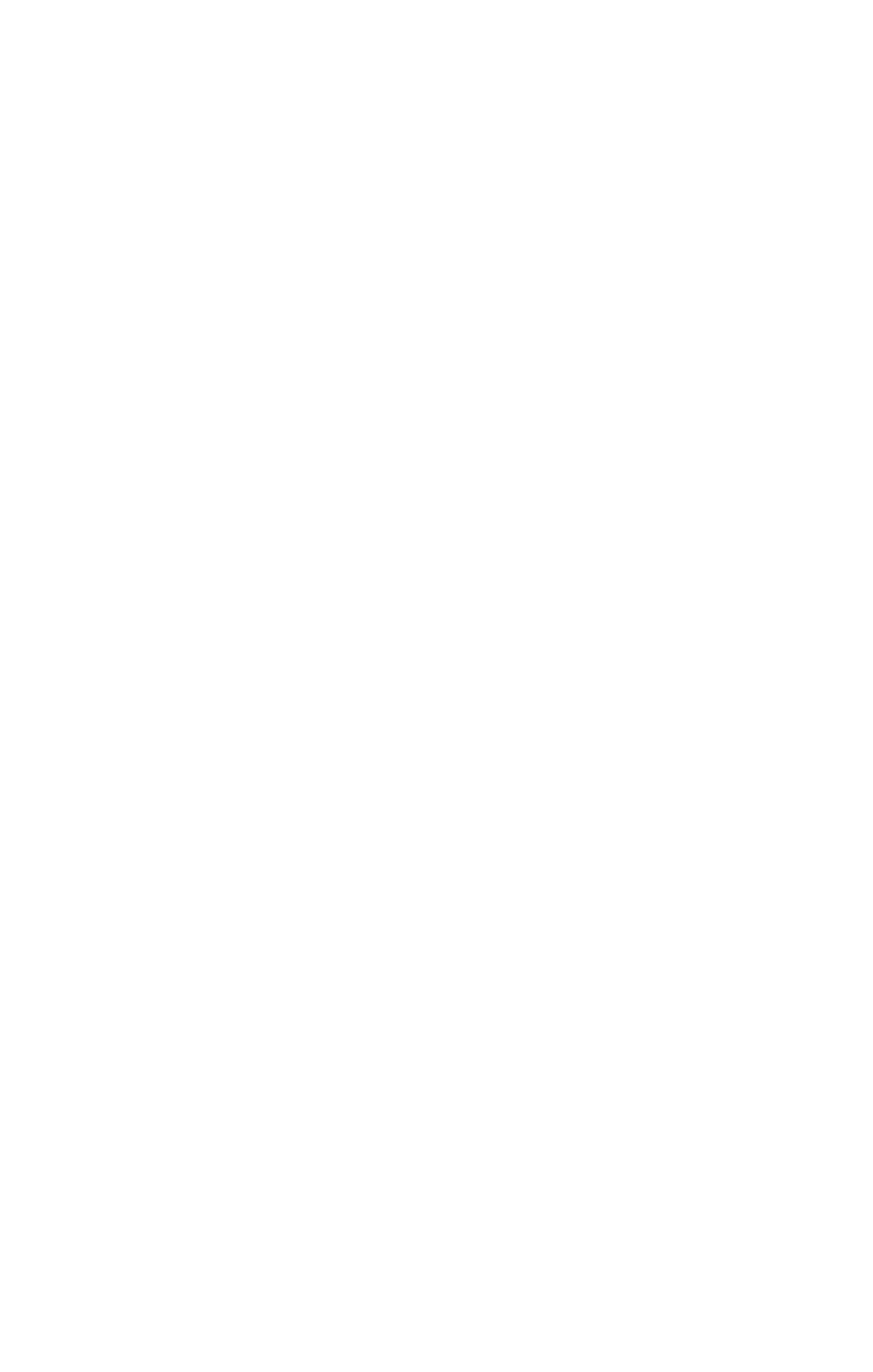### STATE BOARD OF EDUCATION.

## PROCEEDINGS OF REGULAR MEETING,

JUNE 26TH AND 27TH, 1867,

NORMAL UNIVERSITY, *NORMAL,* ILLINOIS, JUNE 26TH, 1867.

THE BOARD OF EDUCATION OF THE STATE OF ILLINOIS met at the Normal University, in McLean county, on Wednesday, June 26th, 1867, at 10 o'clock A. M.

PRESENT - Messrs. S. W. Moulton, W. H. Green, C. Goudy, J. H. Foster, W. H. Wells, B. G. Roots, Henry Wing, W. M. Hatch, Jesse W. Fell, Elias C. Dupuy, W. L. Mayo, J. H. Moore, and T. R. Leal.

ABSENT-Messrs. N. Bateman and C. P. Taggart.

The President laid before the Board a communication from the Hon. N. Bateman, State Superintendent of Public Instruction, and *ex officio* Secretary of the Board, stating that "unexpected official duties, growing out of the special session of the legislature," would prevent his meeting with the Board; whereupon,

On motion of Dr. Foster, Dr. C. Goudy was appointed Secretary *pro tern.*

On motion of Dr. Wing, the reading of the minutes of the last regular and special meetings of the Board was dispensed with.

On motion of Mr. Hatch, the Board proceeded to the regular biennial election of officers; when,

The Hon. S. W. Moulton, of Shelby county, was unanimously reelected President of the Board for two years; and Charles W. Holder, of Bloomington, was reelected Treasurer, for the same period of time.

President Edwards, by request, then read his regular semi-annual  $report—as follows:$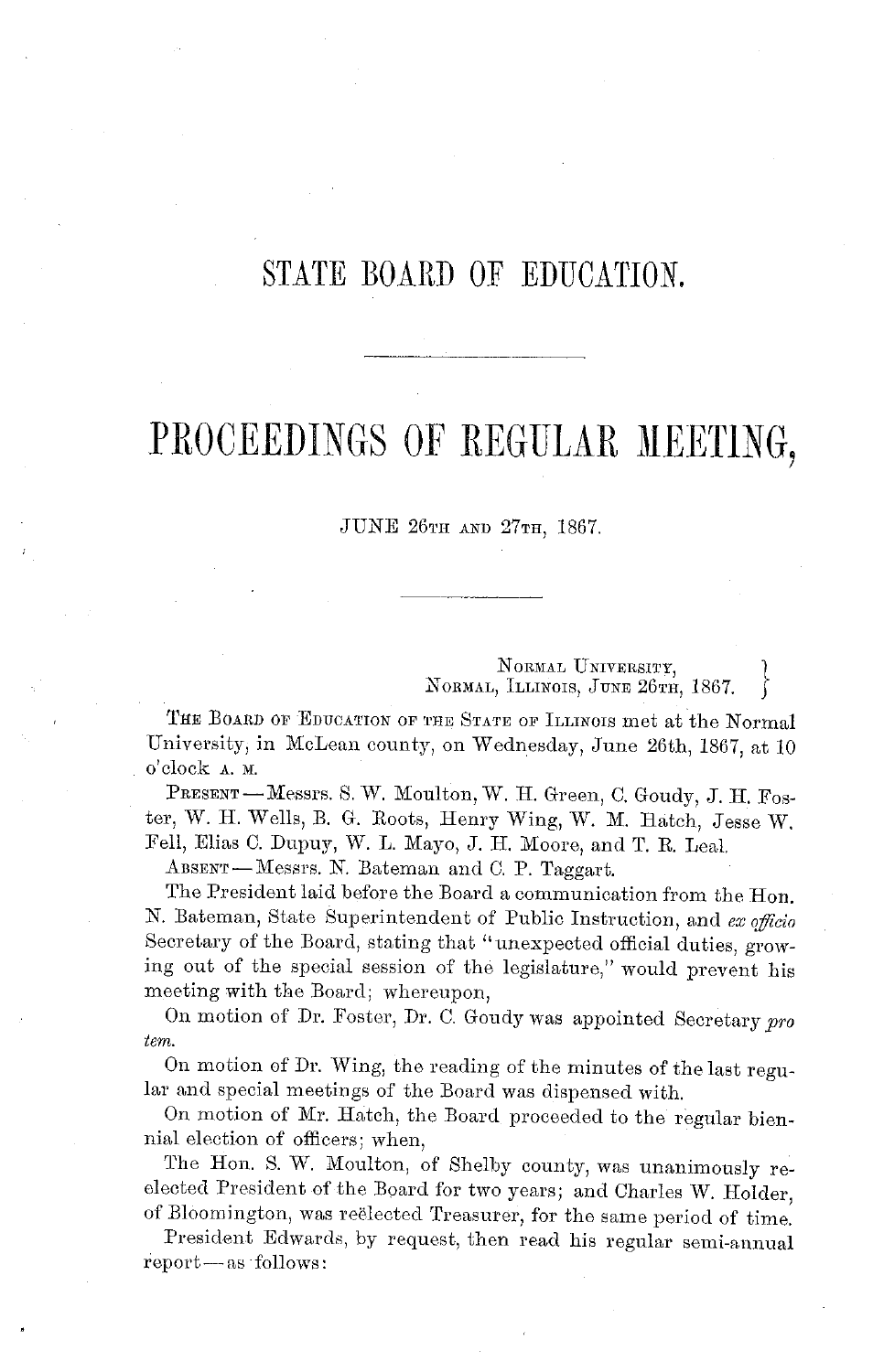$\mathbf{I}$ 

*\. To the Honorable Board of Education of the State of Illinois.*

GENTLEMEN: The number of students belonging to the University during the year just closing is as follows:

|  | $\alpha - \alpha$ | "                                                 |                                                         |  |
|--|-------------------|---------------------------------------------------|---------------------------------------------------------|--|
|  |                   | $\alpha$ , $\alpha$ , $\alpha$ , $\alpha$         |                                                         |  |
|  |                   | $\alpha$ , $\alpha$ , and $\alpha$ , and $\alpha$ |                                                         |  |
|  |                   |                                                   |                                                         |  |
|  |                   |                                                   | This is an increase upon last year in every department. |  |
|  |                   |                                                   |                                                         |  |
|  |                   | $\alpha = \alpha = \alpha$                        | Model<br>$\sim$                                         |  |
|  |                   |                                                   |                                                         |  |

The general condition of the University remains, on the whole, the same as heretofore. The members of the Normal Faculty are all continued, and Professor John W. Powell has been added, as Curator of the Museum. In the Model Department, Mr. John W. Cook, a recent graduate of the institution, has taken the place of Mr. E. P. Burlingham as Principal of the Grammar School, and Mrs. Martha D. L. Haynie has served as assistant in the High School.

But the efficiency of the institution has been greatly enlarged by the appropriations made by the last legislature. Professor Powell is now engaged, with characteristic energy and perseverance, in prosecuting his expedition to the Rocky Mountains. From this expedition great results are expected. Our Museum will be enriched, if this enterprise is successful, with many and rare specimens in the various departments of Natural Science. And to us will belong the credit of having been among the first to explore, in the interest of science, a region supposed to be very rich in the means of guiding the thoughts of scientific men.

The other appropriations, for ornamenting the grounds, and for repairing the heating apparatus, were greatly needed. For the former purpose much larger appropriations will be needed in the future.

And, surely, there should be no squeamishness on our part in reference to asking for such money as we need. The education of the children of the state is the grandest of enterprises, and the legislature ought freely to grant whatever is necessary to render efficient the preparation of teachers for the common schools. And united action on the part of the friends of this institution will procure all that is needed. The appropriations of last winter were obtained under very great disadvantages. Had it not been for the contest about the Industrial University, a much larger sum might have been secured, with less labor than was actually expended in getting the little that was given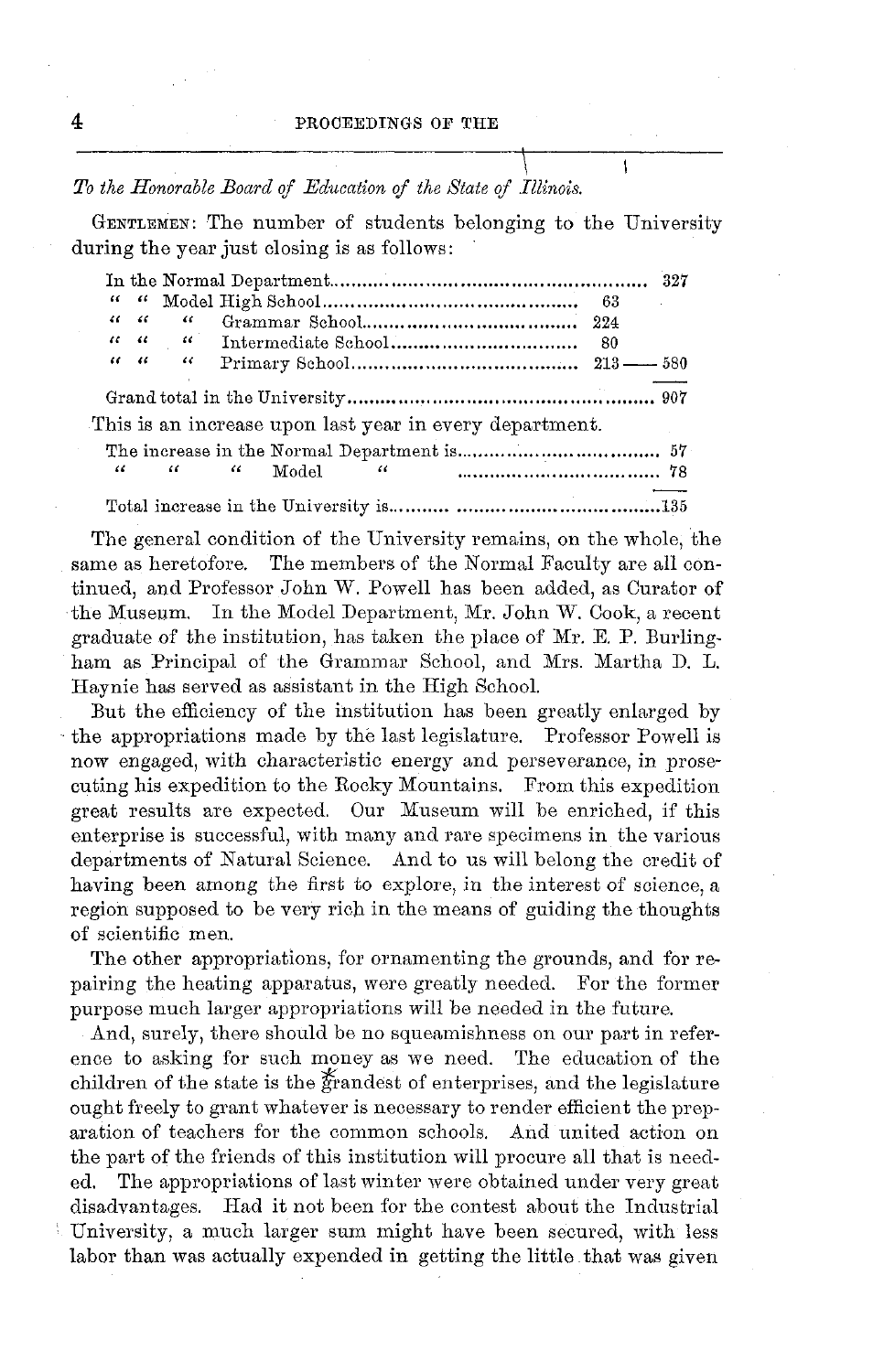us. The moral power of the University is sufficiently strong, and there seems to be no valid reason why other forces should not be so adjusted as to secure for us the funds that are essential to its highest success.

And there is no way in which money can be made more useful to now than in diminishing to the students the cost of board. This us now than in diminishing to the students the cost of board. subject has already repeatedly engaged your attention, but I feel that it ought to be agitated until the object is attained. A small amount of money, judiciously used for this purpose, will greatly increase the efficiency of the institution; for a little assistance thus given will often determine an able young man or woman, of limited means, in favor of teaching, who would otherwise feel compelled to engage in other pursuits. Thus the money, considered as an investment by the state, will produce results far beyond its mere commercial value.

The members of the Faculty are unanimous in their desire to discontinue the furnishing of books to the students. Many evils accompany this plan. One of these is the expense it entails upon the institution. In early times, when the number of students here was small, this was an unimportant matter; but now it is a grave burden to furnish books to the many hundred that throng our halls. But a still greater evil is the bad effect of the plan upon the habits of the pupils. The tendency of this furnishing of books by wholesale, as it were, is to make them seem of little value. The students therefore become careless about the use of them. And, to a student, the habit of being careless in the use of books is most pernicious.

It is desirable that some action be taken by the Board in reference to the receiving of district pupils into the Model School. This school has grown up from a few classes of small children, until now it numbers 580, according to the figures just given you. In the past it has been, to a great extent, under the management of the President of the University. Its present magnitude, however, demands a more detailed attention from the Board.

Respectfully submitted.

#### RICHARD EDWARDS, *President.*

Charles W. Holder, Esq., presented his official bond, in the sum of \$25,000, with sureties, which was read, approved, and ordered to be filed.

Judge Green moved that a committee of three be appointed to examine into the proposed changes to be made in the Model-School Department; whereupon,

The Chair appointed Messrs. Green, Wells, and Fell, said committee.

President Edwards presented his report of the receipts and expenditures of the "Contingent Fund," which, with sundry miscellaneous accounts, was referred to the Auditing Committee.

**5**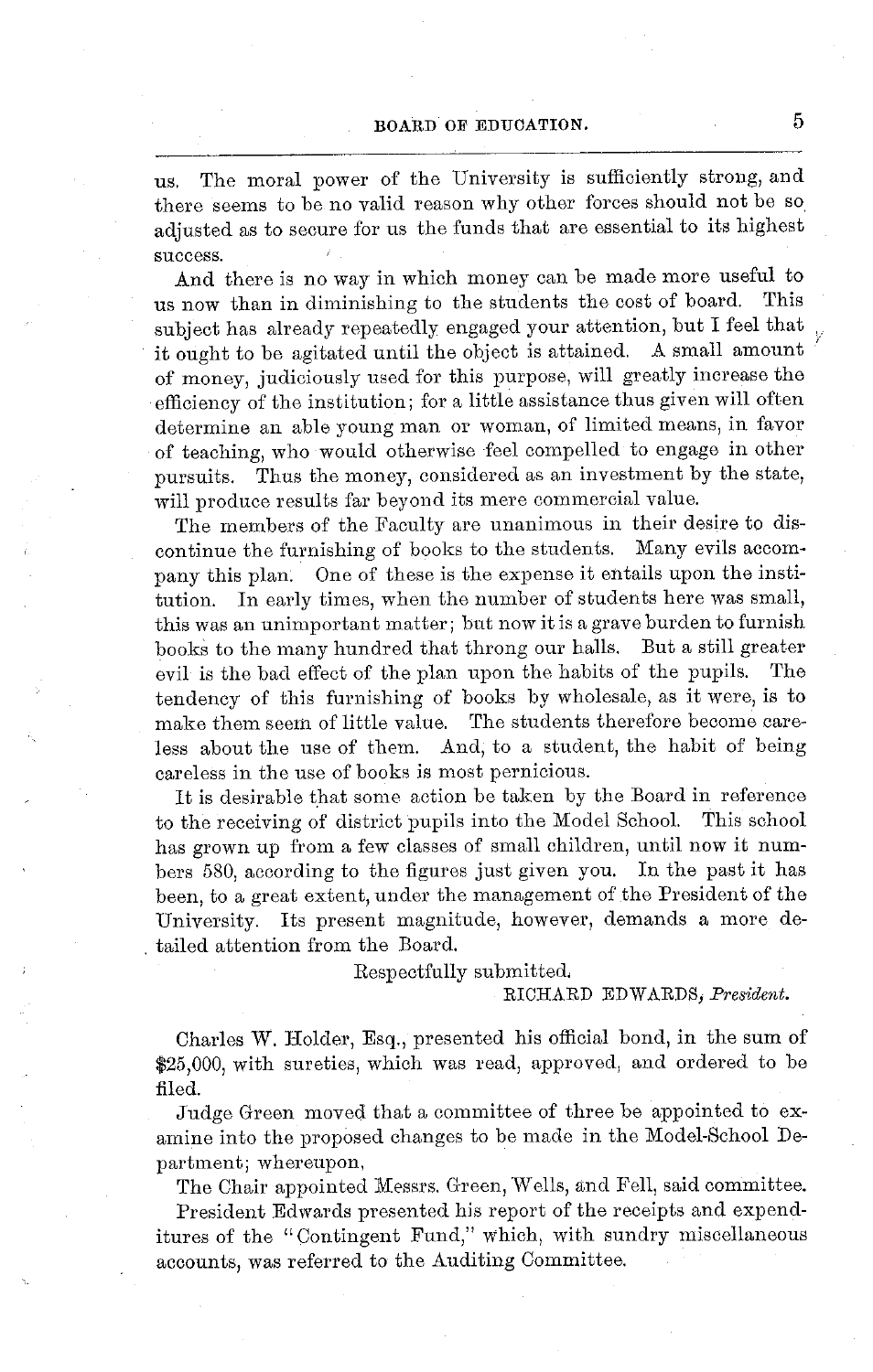The President laid before the Board the Treasurer's report, which was read and referred to the Auditing Committee.

Judge Green, from the committee appointed to examine into the situation of certain tracts of land belonging to the University, in Jackson county, reported progress, and asked further time; which was granted.

On motion of Mr. Roots, W. M. Hatch, Esq., was empowered to examine into the situation of University's lands in Woodford county; and, if sold for taxes, endeavor to redeem the same; and that the President of the Board be authorized to issue his order for the necessary amount.

On motion of Dr. Wing, it was

*Resolved,* That, in the opinion of the Board, it is highly important to the interests of education in the state that some means should be devised for reducing the cost of those attending this institution, in order that the number of students may thereby be increased.

On motion of Mr. Wells, it was

*Resolved,* That this Board express its hearty sympathies with "The Illinois State Teachers' Institute," in their efforts to extend the benefits of normalschool instruction, by holding a special session of four weeks, commencing in August next.

*Resolved,* that the thanks of the Board be tendered to the President and Professors of the State Normal University, for the sacrifice to which they voluntarily subject themselves, by devoting so large a portion of their summer vacation, gratuitously, to the instruction of this special institute or temporary normal school.

*Resolved,* That the free use of the Normal-University Building be tendered to the Institute for the session which is to be held during the approaching vacation of the University.

On motion of Dr. Goudy, it was

*Ordered,* That an additional member be added to the Auditing Committee.

President Moulton then announced the following Standing Committees for the ensuing two years:

*1. Buildings and Grounds-Messrs.* Jesse W. Fell, W. M. Hatch, C. Goudy, T. R. Leal, and W. L. Mayo.

*2. Course of Study- Messrs.* N. Bateman, W. H. Wells, and Henry Wing.

*3. Text-Books--* Messrs. C. Goudy, W. H. Green, and N. Bateman.

*4. Offcers and Teachers-Messrs.* W. H. Wells, W. H. Green, and W. M. Hatch.

*5. Rules and Regulations-Messrs.* B. G. Roots, J. H. Moore, and Elias C. Dupuy.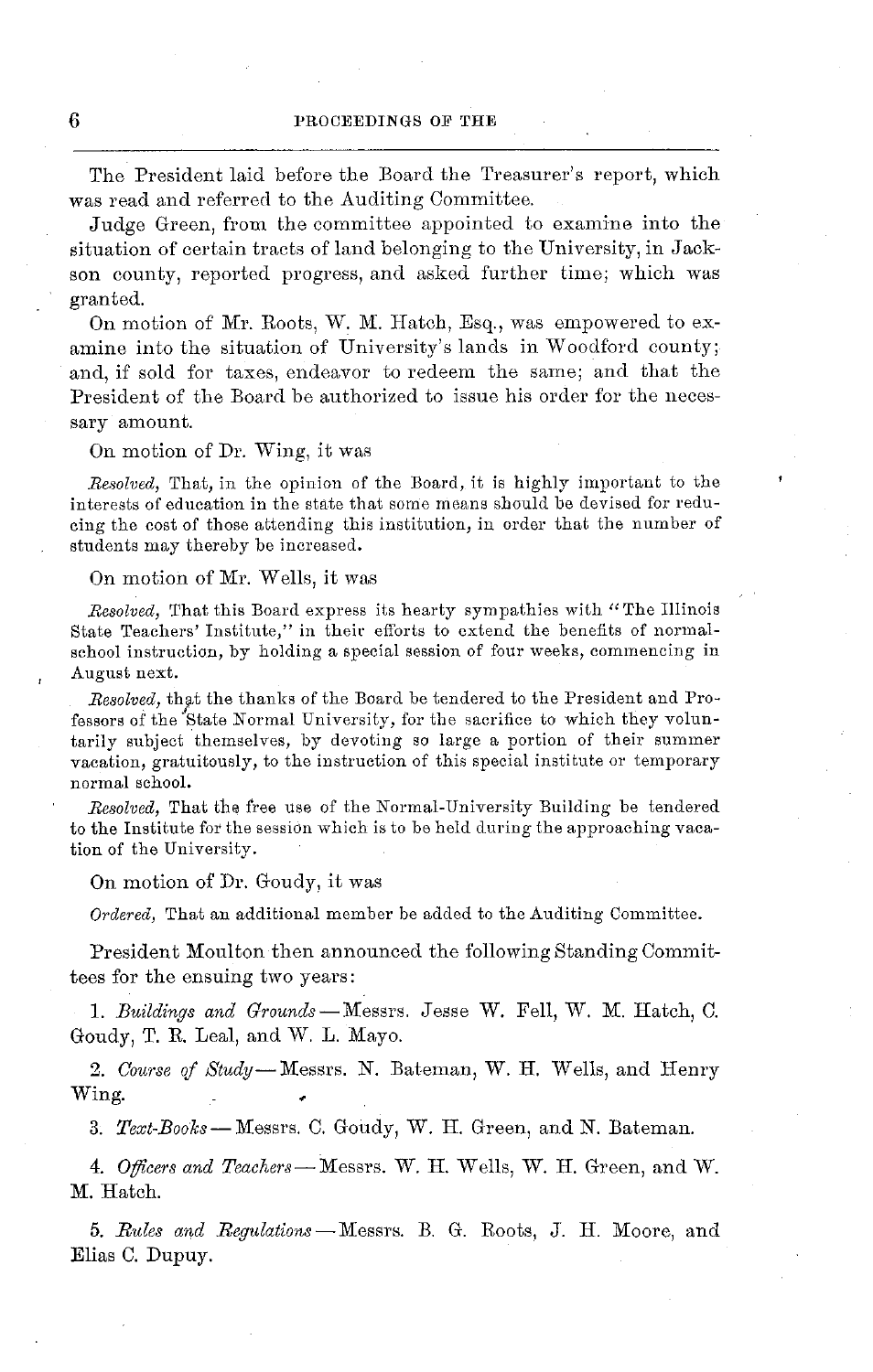*6. Auditing Committee* -Messrs. W. M. Hatch, C. Goudy, J. H. Foster, and T. R. Leal.

#### On motion of Mr. Goudy, it was

*Resolved,* That the following students are entitled to graduation, with the highest honors, in the Normal University: **\**

| Mary W. French, Pike Co.                 | John R. Edwards, McLean Co.               |
|------------------------------------------|-------------------------------------------|
| Emily C. Chandler, Iroquois Co.          | Onias C. Barber, Washington Co.           |
| "<br>Mary Pennell, Putnam                | Cyrus W. Hodgin, Indiana.                 |
| Nellie Forman, McLean<br>33              | George E. Hinman, Putnam<br>44            |
| "<br>Emily H. Cotton, Pike               | $\epsilon$<br>Jas. S. Stevenson, Randolph |
| Eurania G. Gorton, Rock Island Co.       | Frederick J. Seybold, Lasalle "           |
| "<br>46<br>$\epsilon$<br>Mary R. Gorton, |                                           |

Mr. Hatch, on behalf of the Auditing Committee, to whom was referred the report of the Treasurer, reported that they had examined the same and compared it with the accompanying vouchers, and find the same correct.

The following is an abstract of said report:

STATE FUND.

|                   | \$475.09        |
|-------------------|-----------------|
|                   | 74.50           |
| $\alpha - \alpha$ |                 |
|                   |                 |
|                   | $-$ \$16,367.33 |

#### *Contra.*

| Ry cash disbursed, on 25 orders\$14,712.30                   |             |
|--------------------------------------------------------------|-------------|
| 44                                                           |             |
|                                                              | \$16,367.33 |
|                                                              |             |
| BUILDING FUND.                                               |             |
|                                                              | \$69.06     |
|                                                              |             |
| FUND FOR ORNAMENTING THE GROUNDS.                            |             |
|                                                              |             |
|                                                              |             |
| FUND FOR HEATING APPARATUS.                                  |             |
|                                                              |             |
|                                                              |             |
| FUND FOR SALARY OF CURATOR, ETC.                             |             |
| To cash received from State appropriation, for salary of Cu- |             |
|                                                              | \$1,500,00  |
| Contra.                                                      |             |
|                                                              |             |
|                                                              |             |
| FUND FOR INCREASING MUSEUM.                                  |             |
|                                                              |             |
| Contra.                                                      |             |
|                                                              |             |
|                                                              |             |

Mr. Fell, from the Committee on Buildings and Grounds, reported that they had made progress in the duty of ornamenting the grounds

7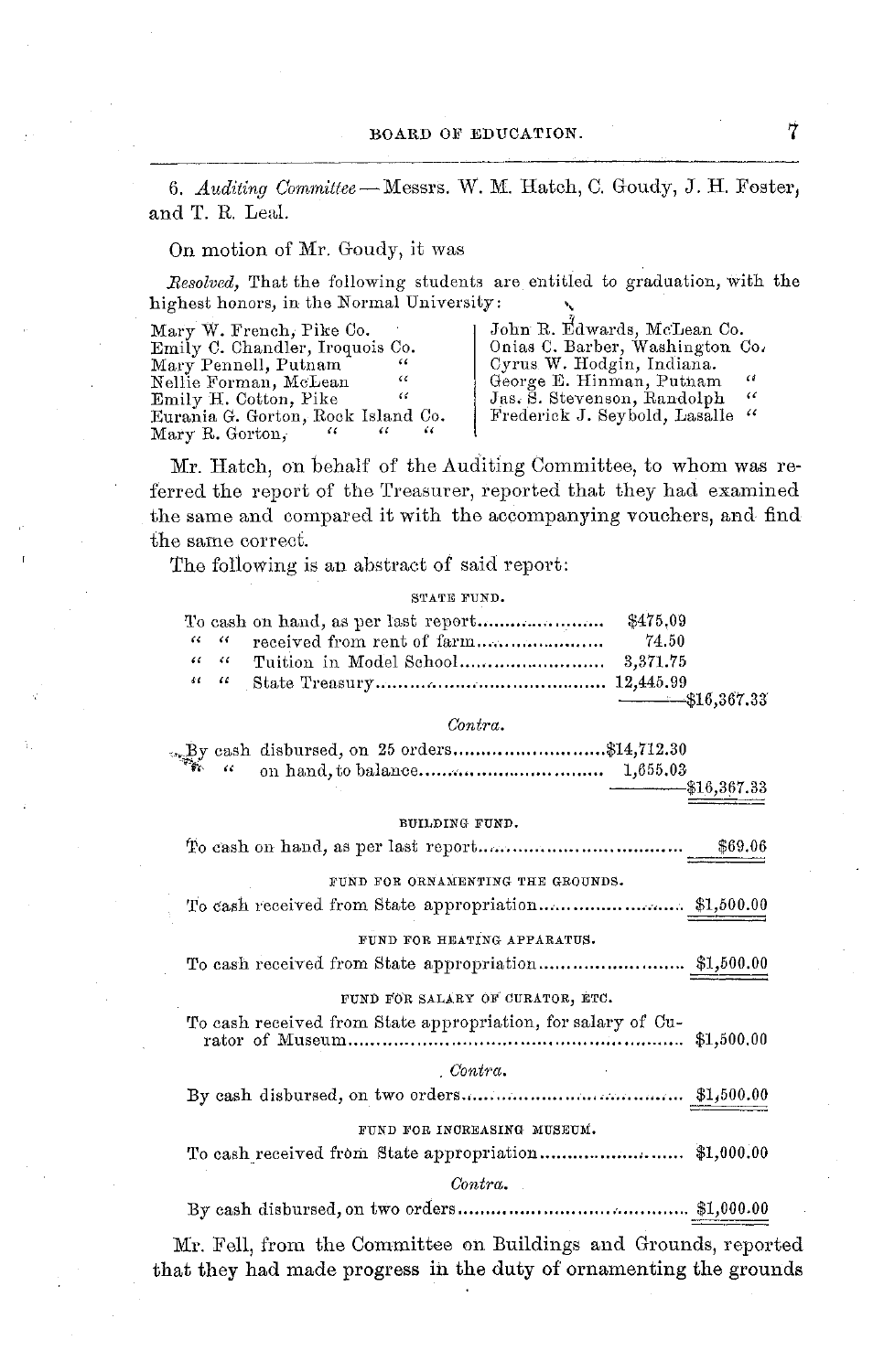surrounding the University, and asked further time, which was granted.

The President laid before the Board the following communication from the Hon. N. Bateman, which was read and ordered to be filed.

> "DEPARTMENT OF PUBLIC INSTRUCTION, " SUPERINTENDENT'S OFFICE, *Springfeld, Ill., June 26th,* 1867. j

"tHON. S. W. MOULTON, *President Board of Education-*

"DEAR SIR: I should have reported in my note to you of yesterday-1. That, as directed by the Board at its last stated meeting, I have made further progress in my investigations concerning the right of the Normal University to the whole of the " University and Seminary Fund," and expect to be able to make final report at the next meeting of the Board.

"2. That, in regard to the collecting, collating, and causing to be bound in one volume, certain proceedings of the Board, progress has been made; and that they will be ready by the next meeting of the Board.

" 3. That I caused extra copies of my last biennial report to be printed, with the last report of President Edwards, and sent copies of the same to all the leading newspapers published in the state: considering that the instructions received from the Board on the subject were thereby substantially carried out; and especially as it was done without expense to the Board.

"4. That I printed 500 copies of the proceedings of the last stated meeting, together with those of the special meeting held March 26th, 1867, and sent a copy to each newspaper in the state, as ordered by the Board. Very respectfully yours,

" NEWTON BATEMAN, Sec'y of Board."

On motion, adjourned till 4 o'clock, p. M.

WEDNESDAY 4 O'CLOCK P. **M.**

The Board met, pursuant to adjournment.

On motion of Mr. Wells,

Prof. J. R. Jacques was granted leave to read a communication to the Board, touching on the supposed interests of the institution, in its relations to the Methodist Episcopal denomination; which was referred to the Committee on Officers and Teachers.

Mr. Hatch, from the Auditing Committee, reported that they had examined the account of President Edwards of the receipts and dis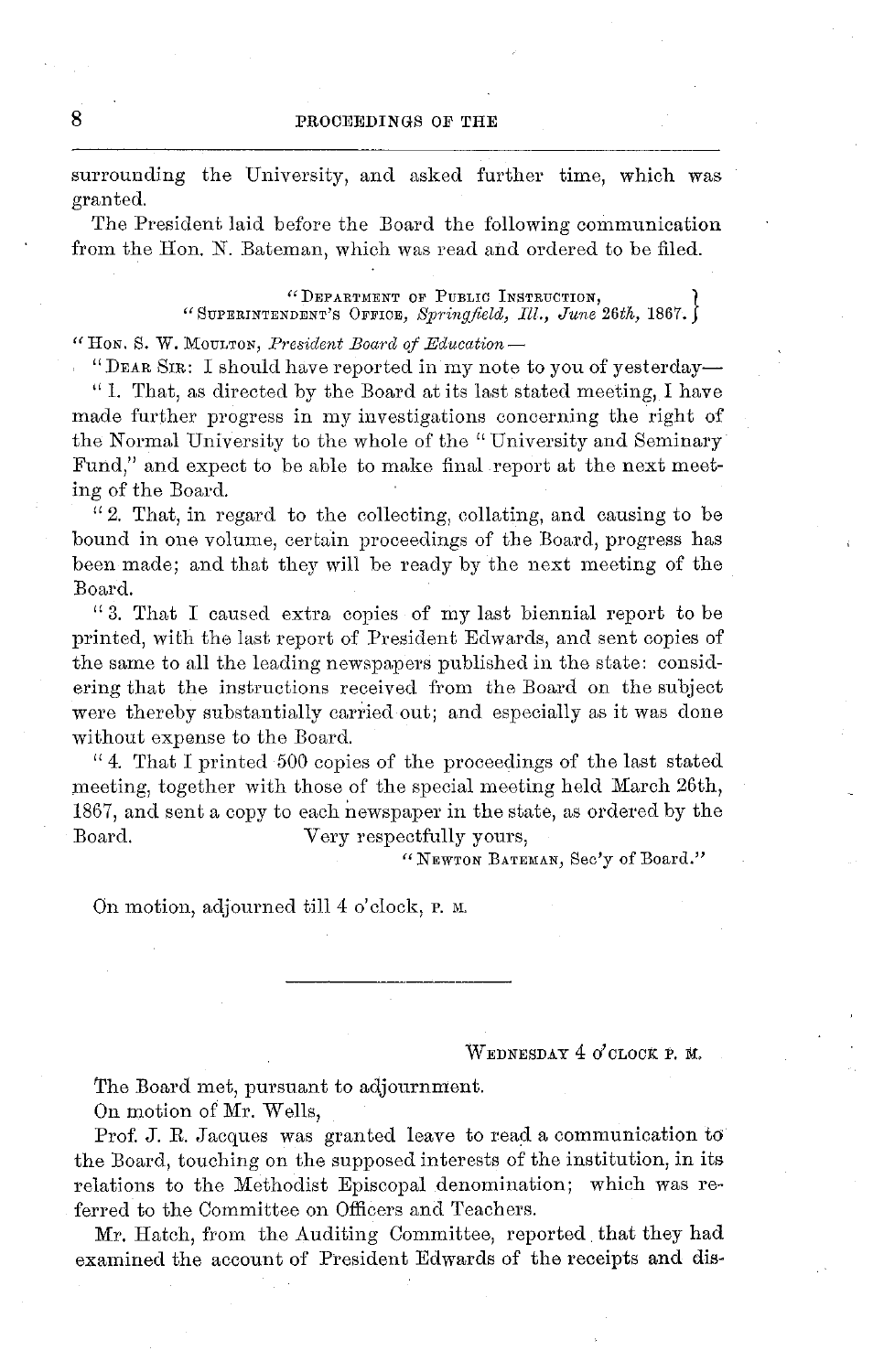bursement of the Contingent Fund, since the 1st of March, 1866, and compared it with the accompanying vouchers, and found the same correct.

The following is an abstract of said report:

#### **SULL ULBER VIOLENCE**

|                                         | $\sim$ 66 $-$                                        |              |
|-----------------------------------------|------------------------------------------------------|--------------|
| $\epsilon \epsilon = \epsilon \epsilon$ | advanced, credited in new account to balance. 145.92 |              |
|                                         |                                                      | $   8645.92$ |

#### Contra.

By cash disbursed, as per vouchers rendered.............  $8645.92$ 

#### On motion of Dr. Goudy, it was

Resolved, That an order be drawn on the treasury for the sum of three hundred dollars, and placed at the disposal of the President of the Normal University, as a Contingent Fund, to defray incidental expenses of said institution for the ensuing six months, and for meeting existing deficiencies, and that he report the items of expenditure (with youchers) to the next meeting of the Board.

Mr. Hatch, from the Auditing Committee, further reported that they had examined the following claims referred to them, and recommend that they be allowed and paid:

#### FROM STATE FUND.

FROM FUND FOR ORNAMENTING THE GROUNDS.

 $\ldots \ldots \ldots$ \$552 67

The Auditing Committee would still further report that Prof. W. L. Pillsbury, by the direction of the President of the University, has paid from eash received by him from Model School, and not paid into the treasury, the following bills, yiz:

To N. C. Nason, for printing 150 copies of the proceedings of

To N. C. Nason, for printing 2,000 copies of Catalogue of 1865-'66, 250.82

" paid sundry items for current use in the institution........... 66.30

For all of which he has presented vouchers, with his report thereof. Your committee suggest that this mode of paying bills, before they have been examined, approved and audited, be hereafter discounter nanced.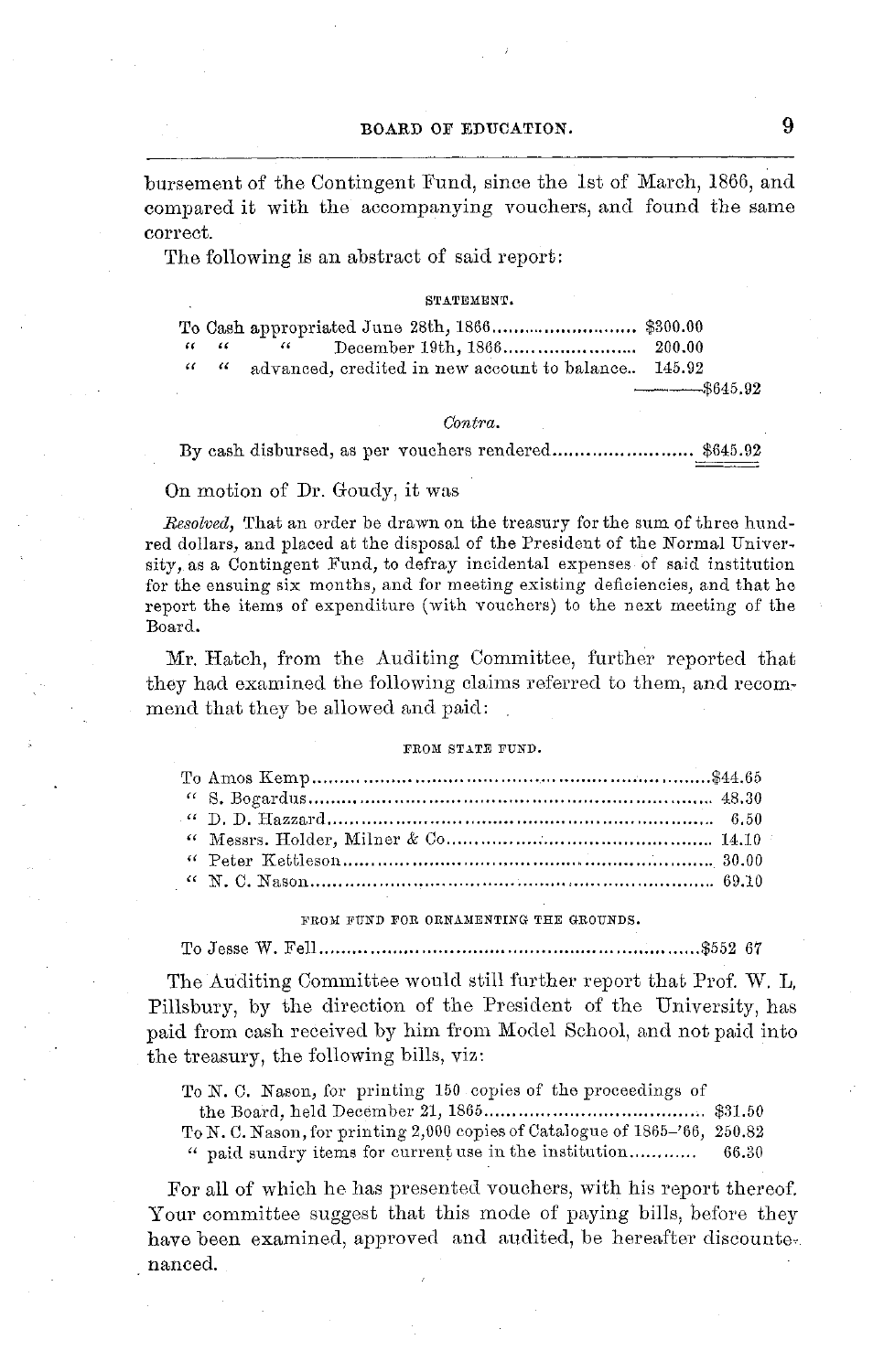#### On motion, it was

*Ordered,* That the several reports made by the Auditing Committee be approved and placed on file.

#### On motion of Judge Green, it was

*Resolved,* That hereafter the Normal University be not used for any purpose whatever, other than the regular course of instruction, unless permission be granted by the Board of Education, or by a majority of the Committee on Buildings and Grounds.

Dr. J. A. Sewall, on behalf of the committee appointed at the last meeting of the Board to investigate as to the best systems of ventilation and heating apparatus, for institutions of learning, reported a plan (with verbal explanations), which was ordered to be placed on file.

On motion of Prof. Roots, it was

*Resolved,* That W. M. Hatch, Esq., be requested, on behalf of the Board, to contract for and furnish a supply of coal and wood, for the use of the University, for the .ensuing year, on the lowest available terms, for the best quality, for such use.

#### On motion of Dr. Wing, it was

*Resolved,* That the thanks of the Board be tendered to Dr. J. A. Sewall, for his labors in connection with the Committee on Ventilation, and Heating Apparatus.

On motion, the Board adjourned till 8 o'clock to-morrow morning.

THURSDAY, JUNE 27TH, 1867.

The Board met, pursuant to adjournment.

Judge Green, from the Committee on the proposed changes in the Model-School Department, made the following report:

#### *To the Board of Education:*

The undersigned, a majority of the committee to whom was referred the subject of the connection of the Model School with the District School, beg leave to report that they have had the matter under consideration, and are of the opinion that it is better that the schools be<br>senarated. [Signed] WM. H. GREEN, separated. [Signed] WM. H. GREEN, W. H. WELLS.

The report was received and the committee discharged; when the Board passed the following:

*Ordered,* That the President of the University, with the advice and consent of the President of our Board, be authorized to negotiate with the Board of Education of the City of Normal, and make any arrangement that may be regarded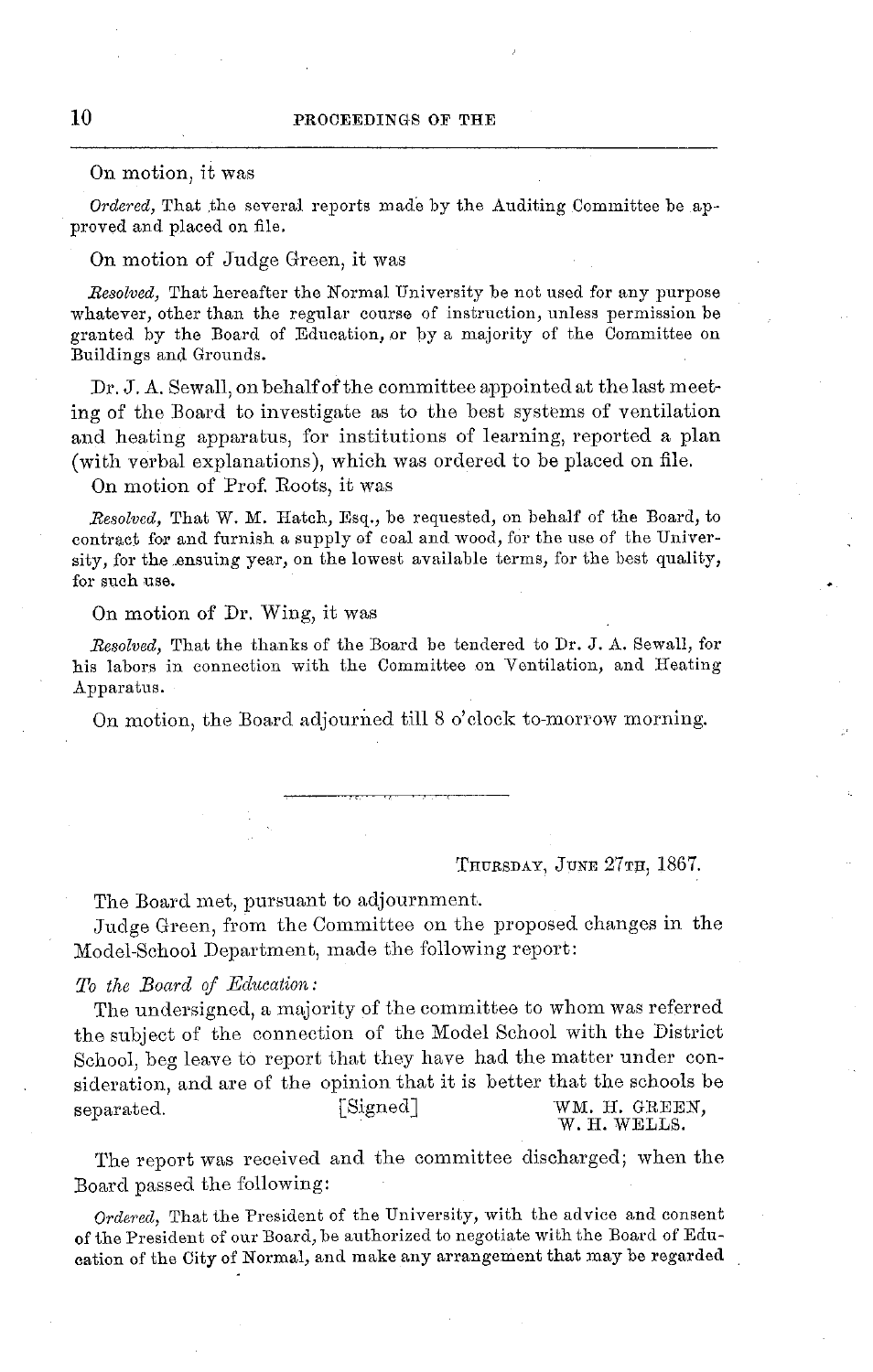#### BOARD OF EDUCATION. 11

as mutually advantageous, whereby the instruction of the Public Schools of the city shall be furnished wholly, or in part, by the State Board of Education; but no contract for such instruction shall be made for more than one year at a time; and the President of the University shall from time to time report to this Board whatever arrangements or contracts may be made with said Board of the city, and account for all receipts and expenditures arising from such arrangements.

#### On motion of Dr. Wing, it was

*Resolved,* That the Board of Education have never known the denominational or party opinions of any of the teachers of the Normal School; that the Board desires to avoid every shade of denominational bias in the teaching of the institution; they believe that, so far, that policy has been carried out in the strictest sense; and if any facts of a different character have appeared to exist, or shall hereafter arise, the Board desire to have the facts made known to them.

#### On motion of Mr. Wells, it was

*Resolved,* That the Committee on Buildings and Grounds be authorized to procure a new boiler for the heating apparatus of the University, and to make additional arrangements, by increasing the amount of pipe, putting hot-air chambers in the basement, constructing necessary flues, etc., whereby the heating and ventilation of the building may be improved.

#### On motion of Mr. Leal, it was

*Resolved*, That the Hon. N. Bateman, Secretary of the Board, be requested to continue his investigation concerning the right of the Normal University to the whole of the University and Seminary Fund; and, further, that his report be approved.

#### On motion of Prof. Roots, it was

*Resolved,* That the regular meetings of this Board shall be held on the second TUESDAYS preceding Christmas and the Fourth of July respectively, and continue its sessions at least two days. The first day shall be devoted to the government and educational interests of the University, and the second day to the financial and other business of the institution.

#### Mr. Fell offered the following resolution:

*Resolved,* That permission be given to the Bloomington and Normal Horse-Railroad Company to lay down and operate their road over the grounds inclosing the University building, for the term of  $\frac{1}{\sqrt{2}}$  years, and in such manner, and upon such restrictions and limitations, as may be imposed by this Board, or a committee appointed thereby.

This resolution called forth considerable discussion, when, the question recurring upon its passage, the yeas and nays were demanded, and resulted as follows:

Those who voted in the affirmative are Messrs. Roots, Wing, Fell, Moore, and Mayo $-5$ . Those who voted in the negative are Messrs. Green, Dupuy, Foster, Hatch, Leal, Wells, and Moulton- 7.

The President declared the resolution lost.